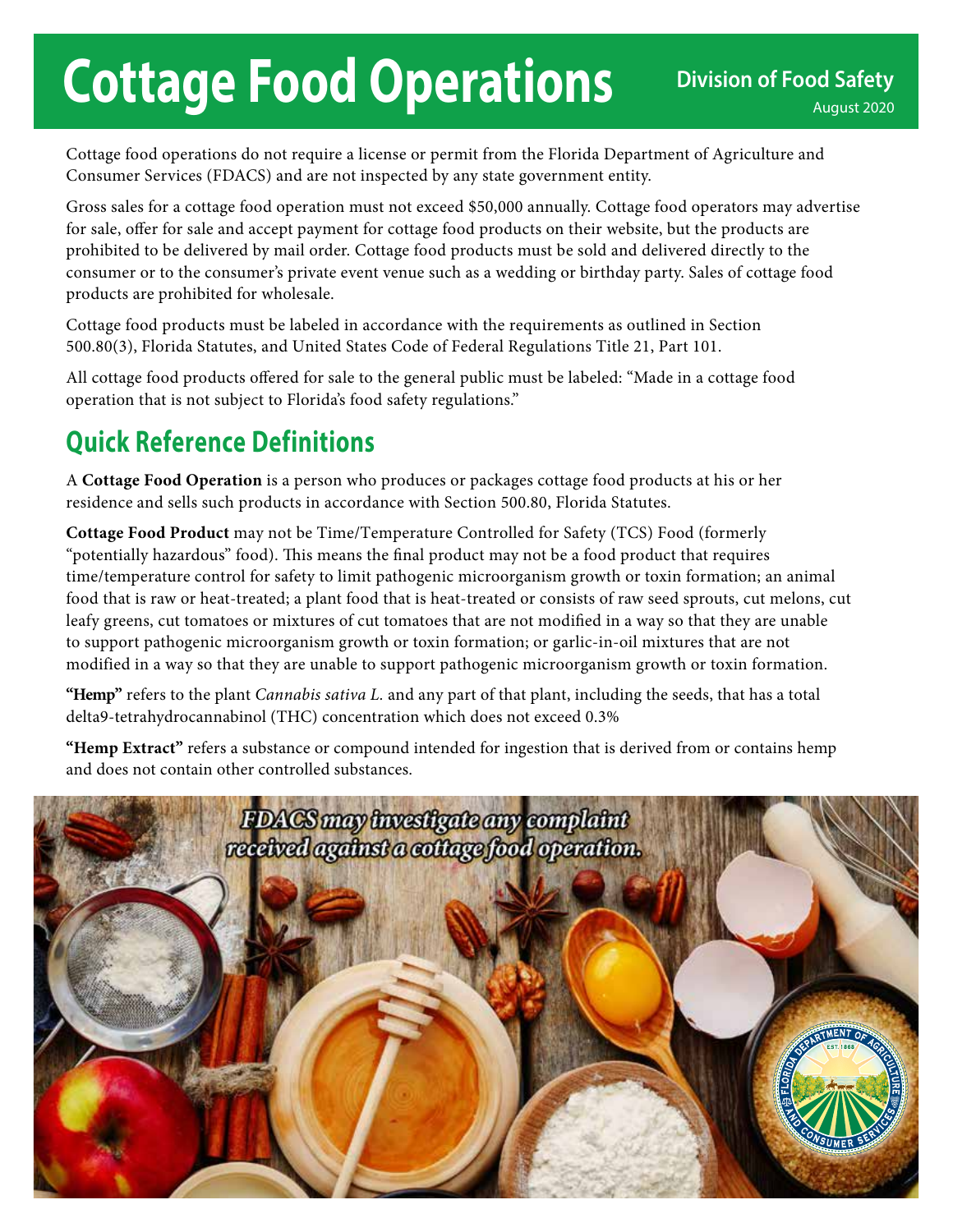## **Florida Labeling Requirements**

The cottage food law requires specific labeling requirements for the sale of cottage food products.

A cottage food operation may only sell cottage food products which are prepackaged with a label affixed that contains the following information (printed in English):

- The name and address of the cottage food operation;
- The name of the cottage food product;
- The ingredients of the cottage food product in descending order of predominance by weight;
- The net weight or net volume of the cottage food product;
- Allergen information as specified by federal labeling requirements;
- If any nutritional claim is made, appropriate nutritional information as specified by federal labeling requirements; and



• The following statement printed in at least 10-point type in a color that provides a clear contrast to the background label: "Made in a cottage food operation that is not subject to Florida's food safety regulations."

### **A sample is shown below and may assist with developing your cottage food product label.**

**MADE IN A COTTAGE FOOD OPERATION THAT IS NOT SUBJECT TO FLORIDA'S FOOD SAFETY REGULATIONS**

### **Chocolate Chip Cookie**

Ashley Christopher Bryant 1019 Food Safety Drive Tallahassee, Florida 32399

Ingredients: Enriched flour (Wheat flour, niacin, reduced iron, thiamine, mononitrate, riboflavin and folic acid), butter (milk, salt), chocolate chips (sugar, chocolate liquor, cocoa butter, butterfat (milk), Soy lecithin as an emulsifier), walnuts, sugar, eggs, salt, artificial vanilla extract, baking soda.

Contains: wheat, eggs, milk, soy, walnuts

### **Net Wt. 3 oz**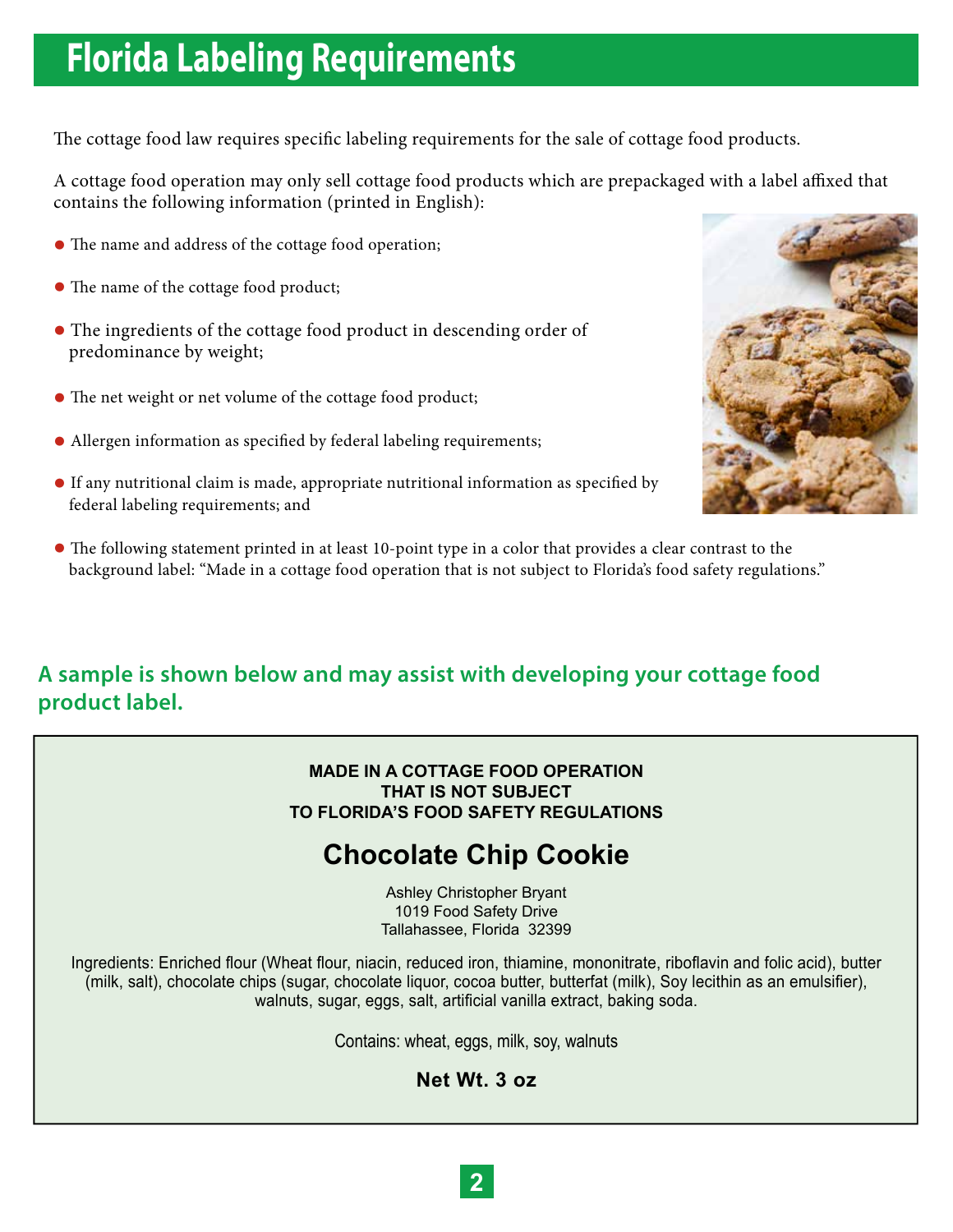### **SALES**

#### **Can I sell cottage food under a permitted or licensed vendor such as a mobile unit, at a farmer's market or another temporary event?**

 No. Cottage food products may not be sold with or associated with a regulated food business under the Florida Department of Agriculture and Consumer Services or Florida Department of Business and Professional Regulation. All cottage food products must be sold separately from non-cottage food products.

#### **How do I sell my cottage food products?**

You may sell your cottage food products from your residence directly to the consumer. Sales are also approved at farmers' markets, flea markets and roadside stands, provided you have no other food items in your space that require a food permit.

#### **If I have a roadside stand that is already inspected and permitted, can I also sell my cottage food products?**

No. A permitted food establishment cannot sell cottage food products since they originate from an unapproved source.

#### **Can I use the internet and my website to sell my cottage food products?**

 Yes. The law allows orders and payments over the internet, however; cottage food products must be delivered directly to the consumer or to the consumer's private event venue such as a wedding or birthday party.

#### **Can I sell my cottage food products to restaurants?**

No. Cottage food is not allowed to be sold to local restaurants or grocery stores. These types of sales are considered "wholesale" and are not allowed under the law.

#### **Can I place my cottage food products in a store or restaurant on consignment?**

 No. Cottage food products cannot be sold on consignment. The sale must be person-to-person which means from the producer to the actual consumer.

#### **Can I sell my cottage food products to a wholesaler, broker or distributor?**

 would then resell the product. No. Under the cottage food guidance document, it is not legal for a producer to sell to a wholesaler, broker or distributor who

#### **Can nonprofit organizations produce and sell cottage food products?**

No. Nonprofits do not have a single-family domestic residence, and therefore do not qualify as a cottage food business.

#### **Can I sell my cottage food products for special events such as wedding and birthday parties?**

Yes, provided the cottage food products are produced and sold by the cottage food operator themselves and delivered by the cottage food operator to the specific event venue.

#### **The farmer's market where I want to sell my products says I need a food license, even though I am a cottage food business. Can the market require a license?**

 Yes. Even though an entity may meet the requirements of a cottage food operation, some farmers' markets or other direct marketing venues may require vendors to have a food establishment license or to meet other requirements. Local policies enacted by farmer's market boards and other local governing bodies are generally outside the scope of any cottage food regulations.

#### **Can cottage food products be picked up or distributed by a third party?**

 No. Cottage food products must be delivered and distributed directly to the consumer or the consumer's private event venue by the cottage food operator.

#### **Can the county or city restrict me from having a cottage food operation?**

Yes. County, city, and local governments can enact laws restricting a cottage food operation in your home. Check with the licensing agency in your area for details.

#### **from my shop under the current Cottage Food Guideline? I lease space in a retail building where I operate a small antique shop. As a cottage food baker, can I sell my own baked goods**

No. Since your small antique store does not meet the definition of a cottage food operation, you would not be able to sell your cottage food products from this type of location.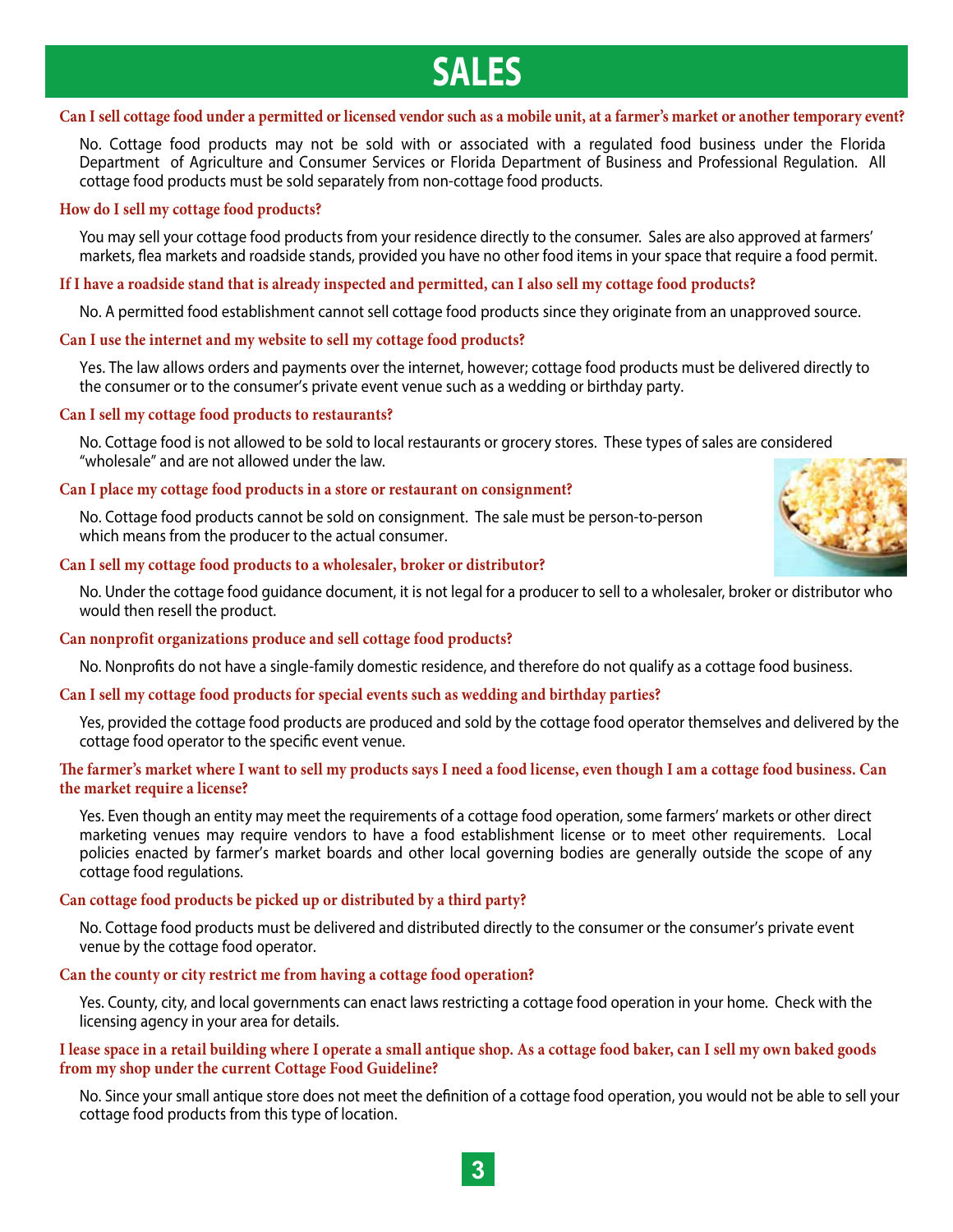### **PROCESSING LOCATION**

#### **Can I make cottage food products in an outbuilding on my property, like a shed or a barn?**

No. Outbuildings such as sheds or barns are not allowed.

#### **Can I make and sell cottage food products from my motor home kitchen, cottage or summer home under the cottage food guidelines?**

No. Cottage foods may only be made in the kitchen of your primary residence. Second homes, vacation homes or motor homes do not qualify if they are not your primary residence.

 **Can I make cottage food products in a rented kitchen and sell them under the cottage food guidelines?** 

No. Cottage food can only be made in the kitchen of your home.

#### **Are there any special requirements regarding my home on-site well?**

Only potable water from a properly constructed on-site well or municipal water system can be used.

#### **Are there any concerns related to my home septic system?**

Depending on the nature and volume of the food products you will make for sale, there can be adverse effects to the existing system serving the home. The adequacy of the home system to handle additional wastewater loading can be evaluated by the local health department. The health department can advise you if modifications to the existing system may be needed.

### **LABELING**

#### **What does allergen labeling, as specified in federal labeling requirements, mean?**

It means you must identify if any of your ingredients are made from one of the following food groups: milk, eggs, wheat, peanuts, soybeans, fish (including shellfish, crab, lobster or shrimp) and tree nuts (such as almonds, pecans or walnuts). If you have an ingredient made with a wheat-based product, you can:

- water, salt and yeast. In this example, the statement 'whole wheat flour' meets the requirements of federal law. OR • Include the allergen in the ingredient list. For example, a white bread with the following ingredient listing: whole wheat flour,<br>• water salt and yeast In this example the statement 'whole wheat flour' meets the require
- bread with the following ingredients: whole wheat flour, water, sodium caseinate, salt and yeast will be written as "Contains: wheat and milk." The 'Contains' statement must reflect all the allergens found in the product. In this example, the sodium caseinate comes from milk. • Include an allergen statement "Contains: (ingredients contained in the product)" after the ingredient list. For example, a white<br>bread with the following ingredients: whole wheat flour, water, sodium caseinate, salt and

#### **Are there any special requirements for tree nuts labeling for allergens?**

 acceptable: Ingredients: flour, water, nuts, salt, yeast. Yes. If your cottage food has tree nuts as an ingredient you must identify which tree nut you are using. For example, if you made nut bread, an acceptable ingredient list would be: Ingredients: wheat flour, water, almonds, salt, yeast. The following would not be

#### **Am I required to send my products to a laboratory to obtain an official ingredient list, or is it something I can put together on my own?**

You are not required to have your product analyzed by a laboratory to obtain an official ingredient list. If you use a prepared item in your recipe, you must list sub-ingredients as well. For example, just listing soy sauce is not acceptable. You would need to list "soy sauce (wheat, soybeans, salt)" on your label. Allergen labeling, as specified in federal labeling requirements, must also be included.

#### **I am concerned that some of my product ingredients that are not allergens are "trade secrets" and listing all my ingredients would lead to unfair competition. Do I have to list all of my ingredients or can I protect my trade secrets?**

According to federal regulations (Food and Drug Administration (FDA), 21CFR 101.100g(1)(2)), exceptions to labeling can be made. In particular, if the Commissioner of Food and Drugs finds that alleged secret ingredients are harmless an exemption may be granted. You should contact the FDA to discuss and propose an exemption from labeling.



#### **Do I have to include my home address on my product labeling or is a post office box sufficient?**

You must use the physical address of your home kitchen on your product label, not a post office box. The purpose of including an address on product labels is in case of a recall or traceback associated with a foodborne illness complaint or outbreak.

#### **If I make and sell wedding or other specialty cakes, how can I meet the labeling requirements, when I can't stick a label on the cake?**

For cakes that are not easily packaged, you must include all labeling requirements on the invoice and deliver the invoice with the cake. If boxed, the label must be included on the box.

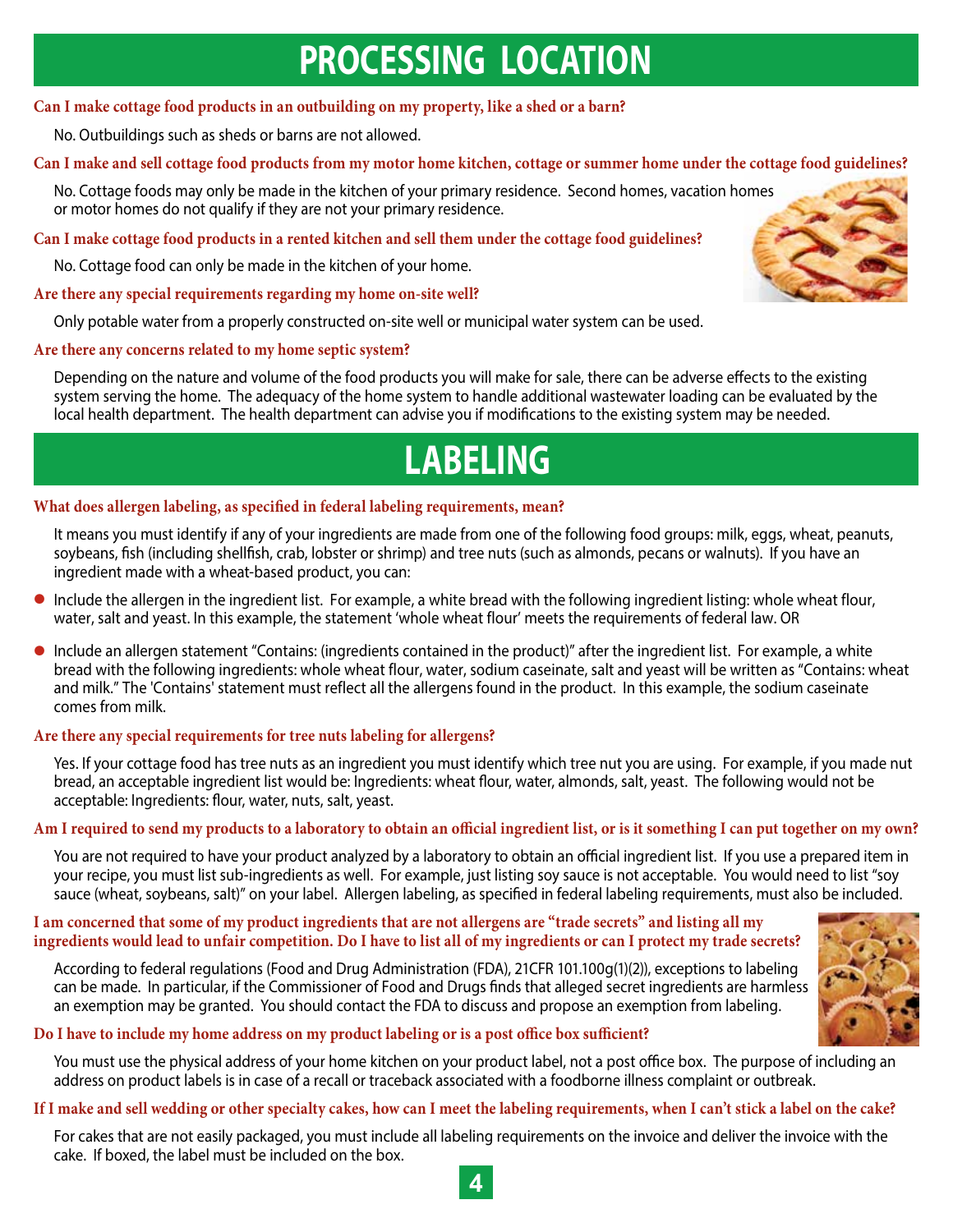# **IS IT COTTAGE FOOD?**

#### **Can I make and sell food containing hemp extract as defined in s. 581.217, F.S.? [Please note that this includes CBD, THC or any other compound from the hemp plant.]**

No. Any food containing CBD, THC or any other compound from the hemp plant must be processed in a permitted regulated food facility.

#### **Can I make homemade icings/frostings from dairy based cream cheeses and/or buttercream (with real butter)?**

No. Cream cheese and butter icings are not allowed to be produced under cottage food. These items require refrigeration due to the high-water content (made from cow's milk) and are considered a TCS food. Margarine (vegetable oils), Shortening (solidified fat), vegan butter/margarine (made with vegetable oils) would be considered permissible.

#### **Can I produce homemade syrups, such as elderberry syrup?**

No. These products must be processed under a food regulatory authority. If not properly processed, heat treated and packaged, syrups can contain high levels of water activity which can support pathogenic growth and toxins. Additionally, Elderberry syrup also contains the alkaloid, sambucine, which can lead to nausea, vomiting or more serious effects.

#### **Can I make homemade nut butters from ground shelled nuts (peanuts, almonds, cashews)?**

 Yes. Ground nuts are not considered TCS, and therefore may be sold under a cottage setting. All applicable allergens MUST be identified on the product's label (see page 2).

#### **Are pet treats considered cottage food?**

No. The cottage food guidance document applies to human food only.

 **vegetables as a cottage food? Can I produce and sell cooked vegetable products like salsas, tomato sauces, spaghetti sauces, or focaccia bread with roasted**

No. Food products made with cooked vegetable products do not qualify under the cottage food guidance document.

#### **Can I produce salsa, barbeque sauce, mustard and other "wet" products?**

No. These food products must meet significant federal and state requirements.

#### **Can I roast coffee beans in my home kitchen and sell them?**

Yes. You can roast and sell whole bean coffee or ground coffee; however, you may not sell ready-made coffee and you may not wholesale the product.

#### **Can I make liquid beverages/drinks?**

No. Drinks and beverages are not allowed.

#### **Can I bake bread in a wood fired oven?**

Yes, provided that the oven is in your home kitchen.

#### **Can I make and sell cake pops?**

Yes, provided the cake pops do not have a filling that is not allowed or inedible decorations (e.g. disco dust).

#### **Can I make and sell caramel and candy apples?**

Yes, as long as the apples are raw and intact.

#### **Can I make and sell apple butter or other fruit butters?**

Yes. Butters made from fresh fruits are considered cottage food products. Fruit butters have significantly less sugar than a traditional jam or jelly. It is the combination of acid, sugar, pectin and heat that assures the safety of jams/jellies.

#### **Can I make and sell vegetable butters such as pumpkin butter?**

No. Butters using vegetable are not allowed.

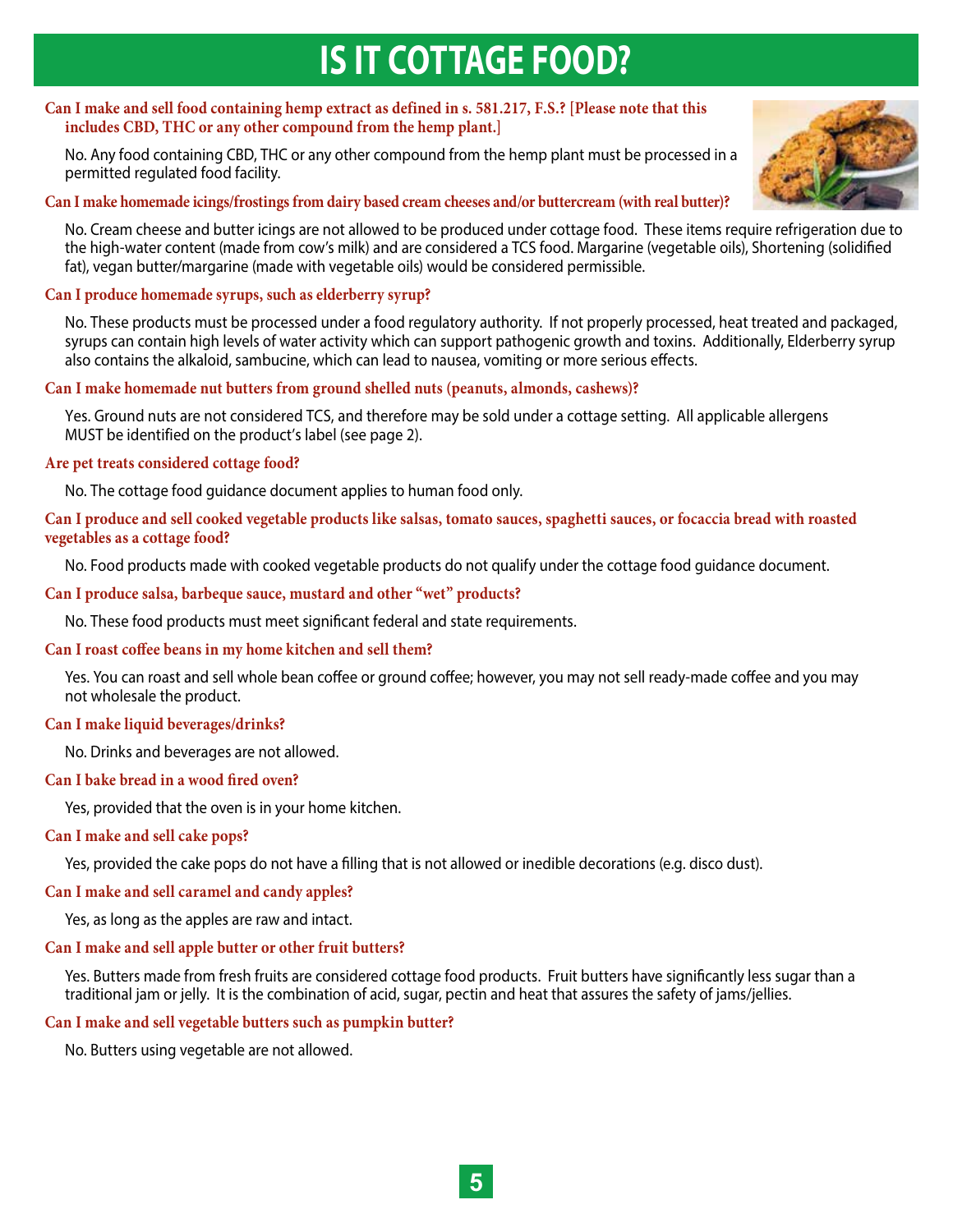#### **Can I sell raw honey?**

Yes, but ONLY if you harvest the honey from the hives, package and sell the product yourself.

**Can I purchase bulk honey, repackage and sell the bottles of honey?** 

No. This is considered a manufacturing process that requires a food permit from FDACS.

#### **Can I make and sell pumpkin and sweet potato pies?**

No. Pies using these vegetables are not allowed.

#### **Can I make vanilla extract?**

Yes. Contact Department of Business and Professional Regulation, Division of Alcoholic Beverages and Tobacco for additional information about alcohol.

#### **Can I make tinctures?**

Yes. Contact Department of Business and Professional Regulation, Division of Alcoholic Beverages and Tobacco for additional information about alcohol.

#### **Can I press and sell apple cider?**

No. Apple cider is not a food allowed to be produced under cottage food, and beverages are not allowed.

#### **Can I grind wheat and other grains and make them into flour?**

Yes. You may grind any type of grain into flour, provided the packaging and labeling requirements are met.

#### **Can I make and sell dehydrated meats under the Cottage Food Law?**

No. Dehydrated meats and jerky are not allowed.

#### **Can I make and sell foods with meat fillings such as empanadas?**

No. Meat products or foods with meat fillings are not allowed.

#### **Can I make and sell hard candies or lollipops?**

Yes. Hard candies, such as lollipops or peppermint candies are allowed.

#### **Can I make and sell sweet breads, muffins or other baked goods made with fresh fruits and vegetables like zucchini, pumpkin and strawberries?**

 Yes, but only if the fruits or vegetables are incorporated into the batter and properly baked, labeled and packaged. The baked goods may not be decorated or garnished with fresh fruits or vegetables.

#### **Can I use homegrown fruits and vegetables in baked goods?**

Yes. You should take care to thoroughly wash the homegrown produce and the fruits or vegetables must be incorporated into the batter and properly baked, labeled and packaged. The baked goods may not be decorated or garnished with fresh fruits or vegetables.

#### **Can homegrown produce be canned and used for making baked goods, like sweet breads, at a later date?**

No. Home canned products cannot be used to make cottage food. Commercially canned fillings such as canned pumpkin, cherry pie filling, etc. can be used.

#### **Can I freeze homegrown produce and use it for making baked goods, like sweet breads?**

Yes, as long as the frozen fruits or vegetables are incorporated into the batter and properly baked, labeled and packaged. The baked goods may not be decorated or garnished with fresh or frozen fruits or vegetables.

#### **Can I make and sell dry bread mixes or instant bread mixes?**

Yes. Any kind of dry baking mix such as dry bread mixes are an acceptable products to produce and sell.

#### **Does my chocolate fountain business qualify as a cottage food business?**

 If your business is involved in any processing, preparation and storage of food items, including offsite, this food service business would not be eligible to operate under the cottage food guidance document and would require a food license from the Department of Business and Professional Regulation. If your service is hired to deliver the fountain equipment to the event but the food product is purchased and delivered for each individual event and assembled at the event, it would be considered a cottage food business.





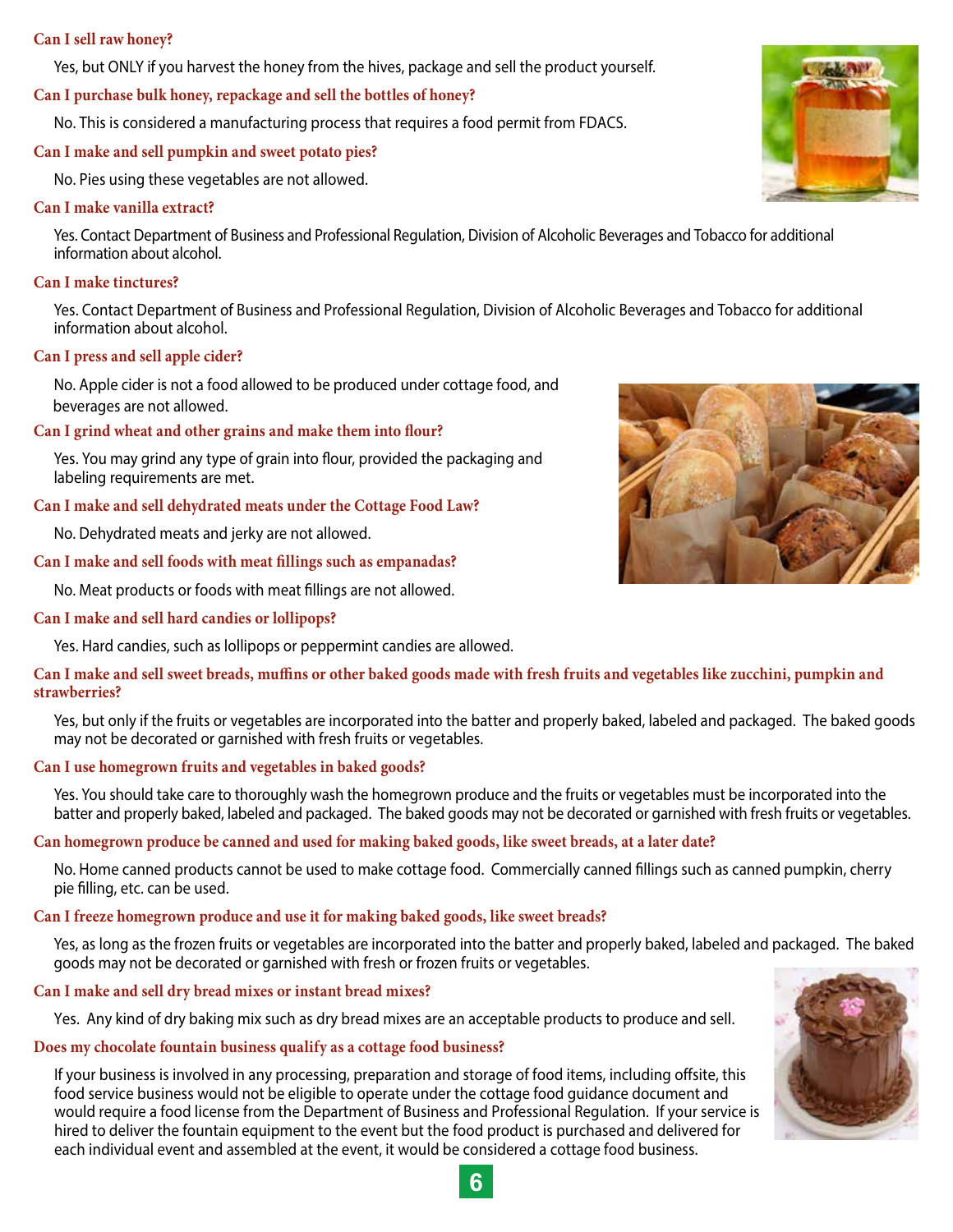### **PREPARING COTTAGE FOODS**

#### **Can I utilize commercial equipment such as large rotary mixers in my cottage food operation?**

No. A private home is not equipped with sinks large enough to effectively wash large commercial equipment.

#### **Does my equipment, stove and/or refrigerator need to be approved by the National Sanitation Foundation (NSF)?**

No. As a cottage food operator, you are not required to meet NSF standards for your equipment to be used to manufacture cottage food products.

#### **Where can I store ingredients and finished products for my cottage food business?**

Ingredients and finished cottage food products must be stored in your single-family domestic residence where the cottage food products are made. This includes your kitchen, a spare room or a basement that is free of dampness/water, pests or other unsanitary conditions. You may not use a garage, shed, barn or other outbuilding as a storage facility for your cottage food business.

#### **Can I serve free samples of my cottage food products?**

 Yes. Approved cottage foods for sample must be pre-packaged in your home kitchen (e.g., if you sample bread, you cannot cut it at the market, but can cut it in your home kitchen and individually wrap or package the bread samples into sample cups with lids.) Although you do not need an individual label for each sample, you must have properly labeled packages of your product on display with the samples, so your customer can review the ingredient list.